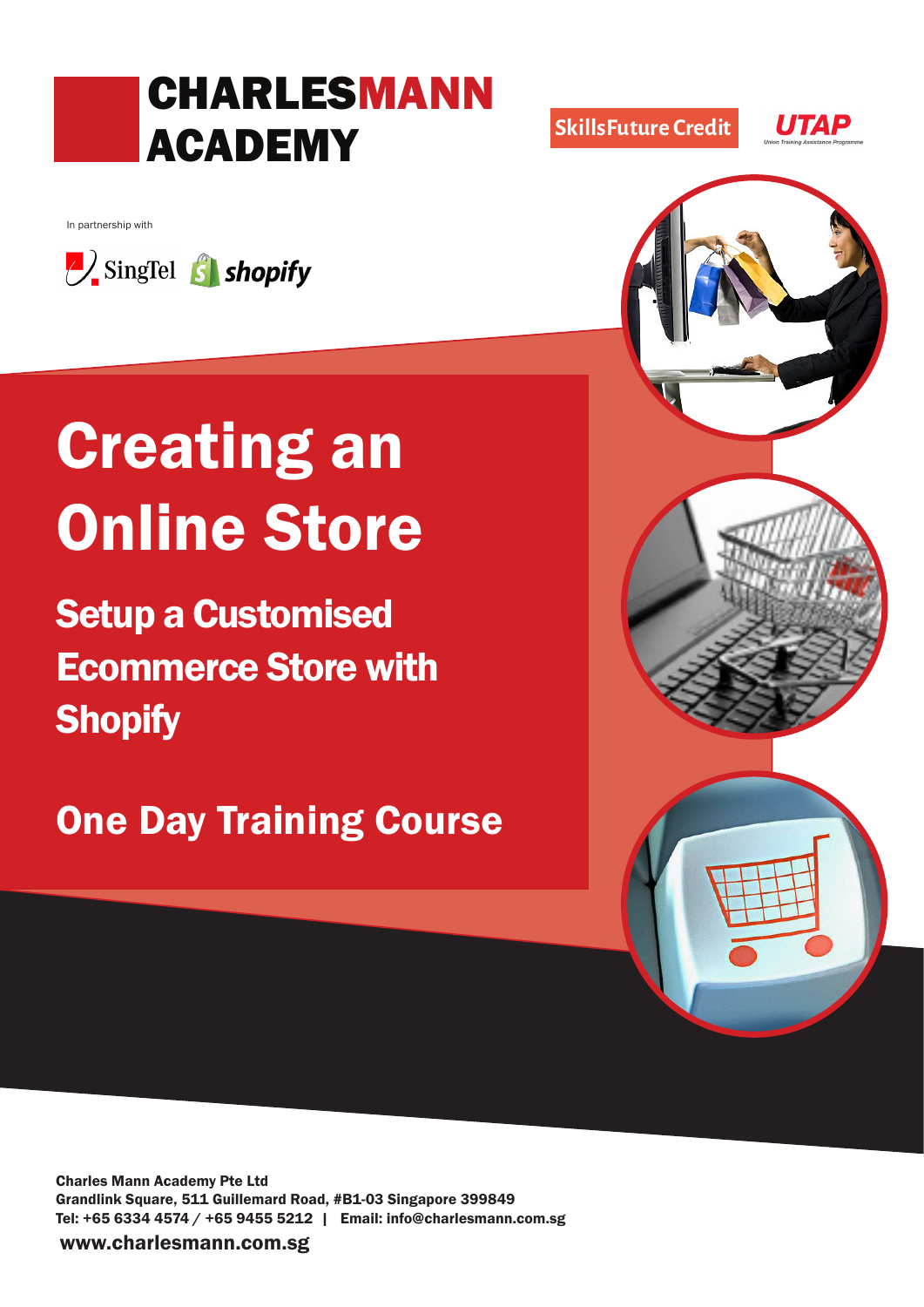## Course Outline

Having an online virtual ecommerce store has become a necessity in this modern age. And with solutions such as Shopify, the process to operate your own E-commerce website has become simpler and more resource friendly.

Without spending thousands from your budget, a comprehensive and flexible online store can be up and running in a very short amount of time, literally minutes, and all within a very affordable budget starting at less than RM50 per month! With extremely powerful features that allow you to control every aspect of your site, from uploading products to processing customer orders, Shopify is the ideal choice for ecommerce.

Launched in Canada in 2006, Shopify has quickly established itself as a leading platform when creating and operating online shops. With shops from brands such as Gatorade, Tata Group, General Electric, Pixar and Amnesty International, Shopify has achieved accolades and firm industry recognition as one of the most popular and widely used solutions today.

Our 1-day ecommerce training course includes facilitated interactive sessions and takes participants through the entire process of setting up an ecommerce site. Starting from the basics of creating and managing the virtual store, to looking at growing and marketing the business.

The training course will provide you with a strong foundation of the different facets that are required in developing a solid online business. By focusing on basics before moving up to cutting edge solutions, attendees will be able to decide how best to tackle this important online retail channel.

The training course lasts one full day starting at 9.30am until 6.00pm, and is inclusive of course materials, certificate, refreshments and snacks, along with complimentary four week post course support and assistance. A wi-fi enabled laptop (not iPad or tablet) is required for this course along with a basic understanding of ICT and the internet.

### Course Benefits

Following this course, you will be able to:

- Create a secure and safe (SSL 128 bit) virtual store and make live on the world wide web
- Upload and manage new products along with images, descriptions and prices
- Set special promotions and discounts
- Create an efficient and smooth checkout system with preferred payment options
- Process orders and manage customers
- Dispatch product orders to customers
- View and analyse system generated reports
- Identify and install from a selection of over 250 apps to enhance your virtual store

## Who Should Attend

- **Entrepeneurs**
- **Business owners**
- New start-ups
- Marketing professionals
- Business development staff

ᢙ

Web developers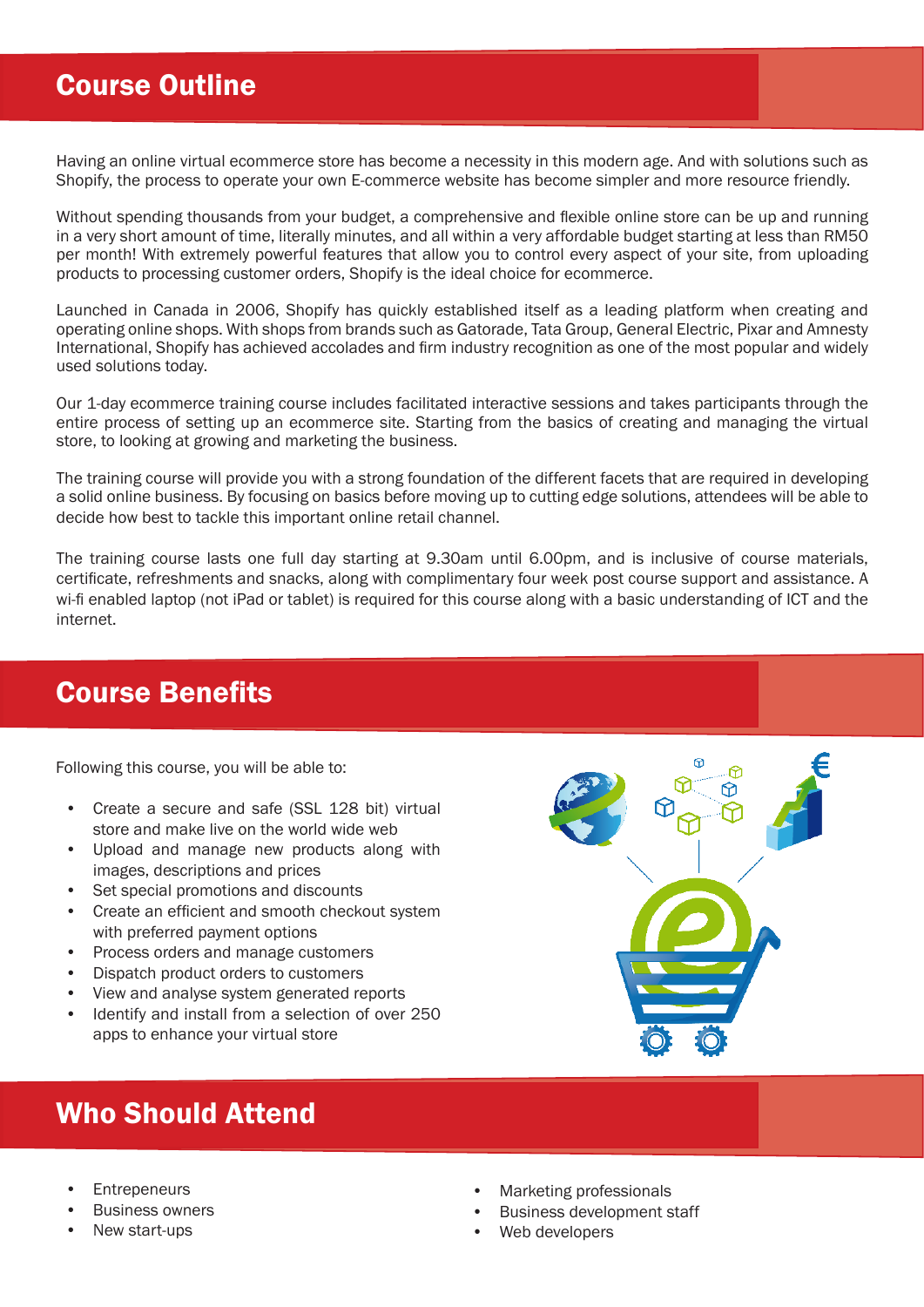## Course Programme

#### SETTING THE STAGE

- The E-commerce environment
- Understanding your customer
- The global and local competitive environment
- Signing up to Shopify and selecting your shop name
- Adding logos and selecting themes
- Customising your store look
- Domains and URLs

#### MANAGING YOUR STORE

- Introduction to the admin area of your store
- Creating menu categories and links
- Creating and adding new products
- Managing images
- Creating descriptions and adding other information to products
- Editing and amending product details
- Dealing with product options and variants
- Creating discount codes and promotional codes
- Adding payment gateways and delivery rates

#### MANAGING CUSTOMER ORDERS

- Introduction to the cart and checkout process
- Customising emails and notifications
- Receiving notifications of new orders
- Processing and dispatching orders
- Understanding records and customer information

#### ADVANCED FEATURES

- What is SEO (Search Engine Optimisaton) and why it is important
- Adding SEO elements to your store
- Marketing and advertising your store<br>• Implementing social media elements
- Implementing social media elements to your store
- Merging with Facebook
- Adding apps to enhance your store
- The future of e-commerce

## Course Trainer

#### Abdul Awwal Mahmood

Abdul Awwal, born and raised in the city of Birmingham, United Kingdom, graduated from the initial batch of seven students who formed part of the innovative Multimedia degree program in the first ever such course offered by any educational establishment in the UK. Teesside University, based in the north of England in the city of Middlesbrough, was known as an innovative and genre-creating institute, producing experts in the fields of computing and technology.

Working closely with a variety of companies and organisations, covering such diverse areas as travel, retail, telecommunications, charities and media, Abdul Awwal has built up an impressive knowledge base, placing him in a position where he can effectively expound the benefits and usage of the vast tools available to small and medium businesses, when it comes to utilising online and digital solutions.

## Related Courses

Beneficial courses similar to the above include:

- **Effective Email Marketing**
- Facebook for Business
- Mobile App Development for Business
- Search Engine Optimisation (SEO)
- Advanced Facebook Techniques
- Essentials of Image Editing